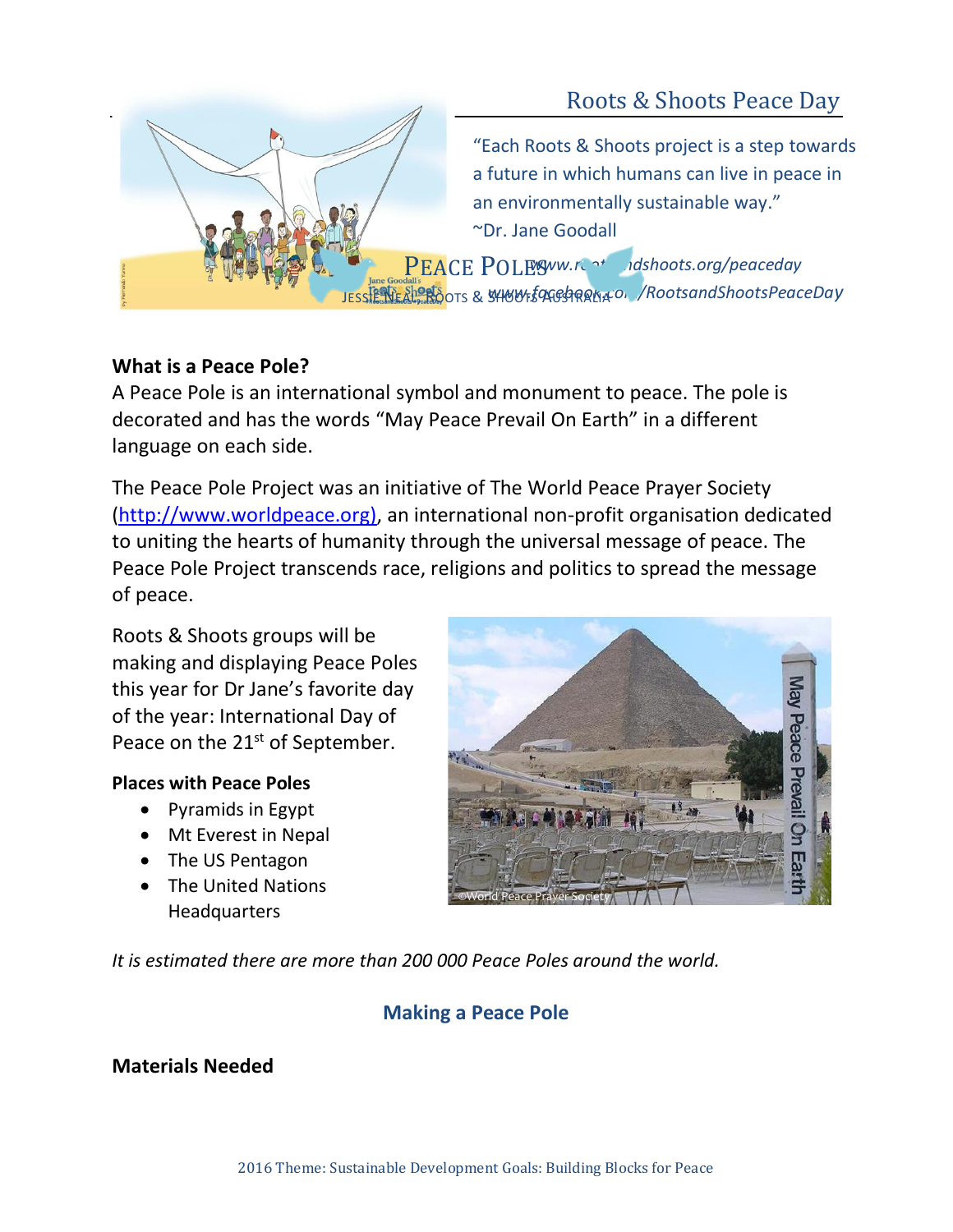- **A pole**
	- o preferably four sided piece of cedar wood (contact your local hardware store for a donated piece of wood)
	- o look for the straightest piece you can find
	- o preferably 230cm long and each side wide enough to write "May Peace Prevail On Earth"
- **Acrylic paint** white and black
- **Roots & Shoots plaque**
	- o email



[rootsandshoots@janegoodall.org.au](mailto:rootsandshoots@janegoodall.org.au) if you'd like one

- **Sand paper**
	- o 1 piece 80 grit and 1 piece 220 grit
- •
- **Sanding block**
- **Cloth**
- **Paintbrushes**
	- o large ones to paint/decorate the pole and small one to write "May Peace Prevail On Earth"
- **Shovel**
	- o to dig a hole to put your Peace Pole in
- **Get creative!**
	- o anything else you would like to use to decorate your Peace Pole
- **Translations**
	- o Research what 4 languages you would like displayed on your Peace Pole at<www-peace.sakura.ne.jp>

| ---         |    |                            |              |    |  |
|-------------|----|----------------------------|--------------|----|--|
|             |    | MAY PEACE PREVAIL ON EARTH |              |    |  |
| $16 - 20$   |    | 32″                        | 2%           | 2W |  |
| 40ст - 50ст | äИ | 80 cm                      | 6,30,6,30 cm |    |  |

2cm x 30cm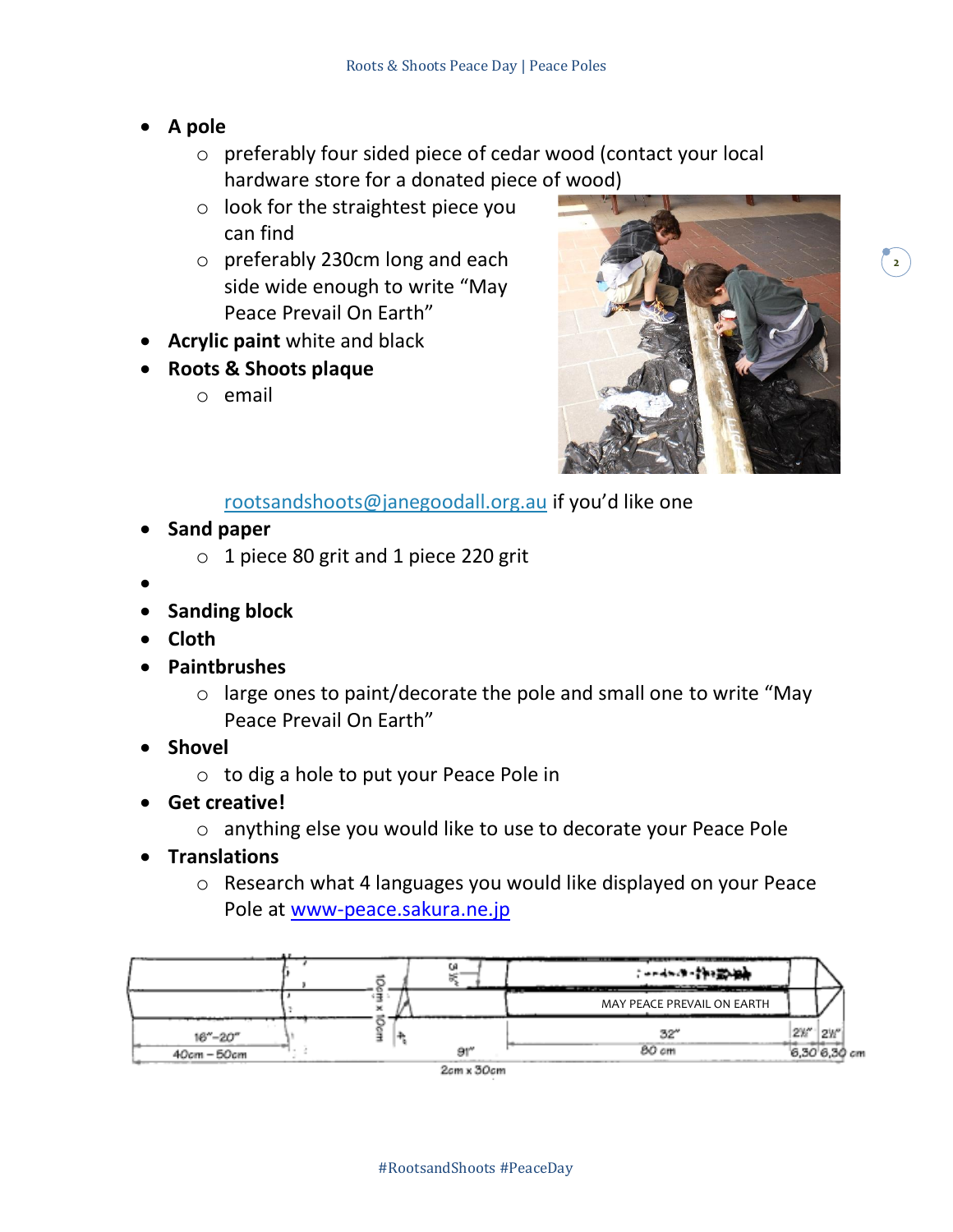### **Instructions**

 $\begin{bmatrix} 3 \end{bmatrix}$ 



*Illustrations by Jack Grayson*

NOTE: Peace Poles can also be purchased through *The World Peace Prayer Society* [http://www.worldpeace.org.](http://www.worldpeace.org/)